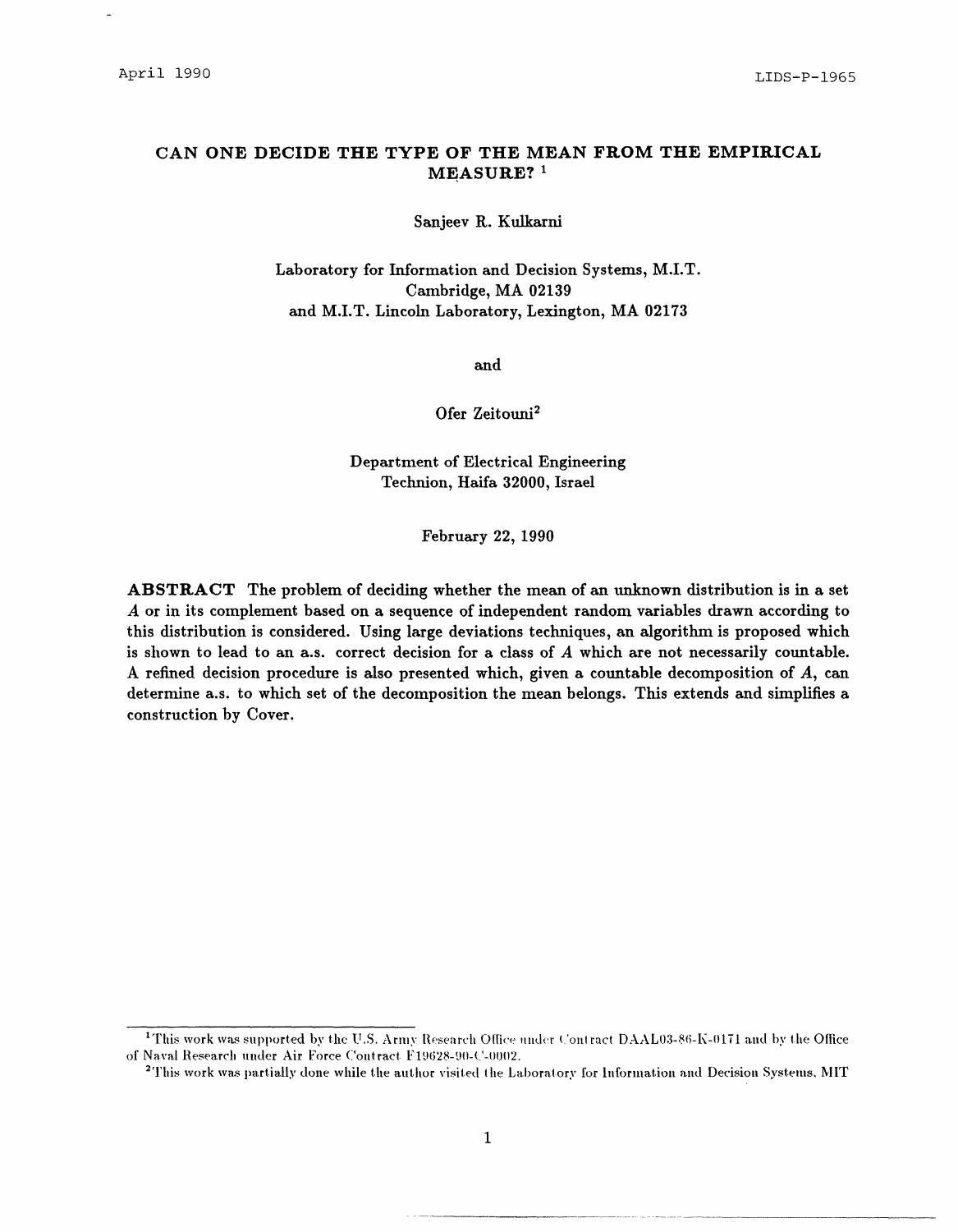| <b>Report Documentation Page</b>                                                                                                                                                                                                                                                                                                                                                                                                                                                                                                                                                                                                                                                                                                                                                                                                                                   |                             |                              |                 | Form Approved<br>OMB No. 0704-0188                  |                           |
|--------------------------------------------------------------------------------------------------------------------------------------------------------------------------------------------------------------------------------------------------------------------------------------------------------------------------------------------------------------------------------------------------------------------------------------------------------------------------------------------------------------------------------------------------------------------------------------------------------------------------------------------------------------------------------------------------------------------------------------------------------------------------------------------------------------------------------------------------------------------|-----------------------------|------------------------------|-----------------|-----------------------------------------------------|---------------------------|
| Public reporting burden for the collection of information is estimated to average 1 hour per response, including the time for reviewing instructions, searching existing data sources, gathering and<br>maintaining the data needed, and completing and reviewing the collection of information. Send comments regarding this burden estimate or any other aspect of this collection of information,<br>including suggestions for reducing this burden, to Washington Headquarters Services, Directorate for Information Operations and Reports, 1215 Jefferson Davis Highway, Suite 1204, Arlington<br>VA 22202-4302. Respondents should be aware that notwithstanding any other provision of law, no person shall be subject to a penalty for failing to comply with a collection of information if it<br>does not display a currently valid OMB control number. |                             |                              |                 |                                                     |                           |
| <b>1. REPORT DATE</b><br><b>APR 1990</b>                                                                                                                                                                                                                                                                                                                                                                                                                                                                                                                                                                                                                                                                                                                                                                                                                           | 2. REPORT TYPE              |                              |                 | <b>3. DATES COVERED</b><br>00-04-1990 to 00-04-1990 |                           |
| <b>4. TITLE AND SUBTITLE</b><br>Can One Decide the Type of the Mean from the Empirical Measure?                                                                                                                                                                                                                                                                                                                                                                                                                                                                                                                                                                                                                                                                                                                                                                    |                             |                              |                 | 5a. CONTRACT NUMBER                                 |                           |
|                                                                                                                                                                                                                                                                                                                                                                                                                                                                                                                                                                                                                                                                                                                                                                                                                                                                    |                             |                              |                 | 5b. GRANT NUMBER                                    |                           |
|                                                                                                                                                                                                                                                                                                                                                                                                                                                                                                                                                                                                                                                                                                                                                                                                                                                                    |                             |                              |                 | 5c. PROGRAM ELEMENT NUMBER                          |                           |
| 6. AUTHOR(S)                                                                                                                                                                                                                                                                                                                                                                                                                                                                                                                                                                                                                                                                                                                                                                                                                                                       |                             |                              |                 | <b>5d. PROJECT NUMBER</b>                           |                           |
|                                                                                                                                                                                                                                                                                                                                                                                                                                                                                                                                                                                                                                                                                                                                                                                                                                                                    |                             |                              |                 | <b>5e. TASK NUMBER</b>                              |                           |
|                                                                                                                                                                                                                                                                                                                                                                                                                                                                                                                                                                                                                                                                                                                                                                                                                                                                    |                             |                              |                 | <b>5f. WORK UNIT NUMBER</b>                         |                           |
| 7. PERFORMING ORGANIZATION NAME(S) AND ADDRESS(ES)<br>8. PERFORMING ORGANIZATION<br><b>REPORT NUMBER</b><br>Massachusetts Institute of Technology, Laboratory for Information and<br>Decision Systems, 77 Massachusetts Avenue, Cambridge, MA, 02139-4307                                                                                                                                                                                                                                                                                                                                                                                                                                                                                                                                                                                                          |                             |                              |                 |                                                     |                           |
| 9. SPONSORING/MONITORING AGENCY NAME(S) AND ADDRESS(ES)                                                                                                                                                                                                                                                                                                                                                                                                                                                                                                                                                                                                                                                                                                                                                                                                            |                             |                              |                 | 10. SPONSOR/MONITOR'S ACRONYM(S)                    |                           |
|                                                                                                                                                                                                                                                                                                                                                                                                                                                                                                                                                                                                                                                                                                                                                                                                                                                                    |                             |                              |                 | <b>11. SPONSOR/MONITOR'S REPORT</b><br>NUMBER(S)    |                           |
| 12. DISTRIBUTION/AVAILABILITY STATEMENT<br>Approved for public release; distribution unlimited                                                                                                                                                                                                                                                                                                                                                                                                                                                                                                                                                                                                                                                                                                                                                                     |                             |                              |                 |                                                     |                           |
| <b>13. SUPPLEMENTARY NOTES</b>                                                                                                                                                                                                                                                                                                                                                                                                                                                                                                                                                                                                                                                                                                                                                                                                                                     |                             |                              |                 |                                                     |                           |
| 14. ABSTRACT                                                                                                                                                                                                                                                                                                                                                                                                                                                                                                                                                                                                                                                                                                                                                                                                                                                       |                             |                              |                 |                                                     |                           |
| <b>15. SUBJECT TERMS</b>                                                                                                                                                                                                                                                                                                                                                                                                                                                                                                                                                                                                                                                                                                                                                                                                                                           |                             |                              |                 |                                                     |                           |
| 16. SECURITY CLASSIFICATION OF:<br><b>17. LIMITATION OF</b>                                                                                                                                                                                                                                                                                                                                                                                                                                                                                                                                                                                                                                                                                                                                                                                                        |                             |                              |                 | 18. NUMBER                                          | 19a. NAME OF              |
| a. REPORT<br>unclassified                                                                                                                                                                                                                                                                                                                                                                                                                                                                                                                                                                                                                                                                                                                                                                                                                                          | b. ABSTRACT<br>unclassified | c. THIS PAGE<br>unclassified | <b>ABSTRACT</b> | OF PAGES<br>6                                       | <b>RESPONSIBLE PERSON</b> |

**Standard Form 298 (Rev. 8-98)**<br>Prescribed by ANSI Std Z39-18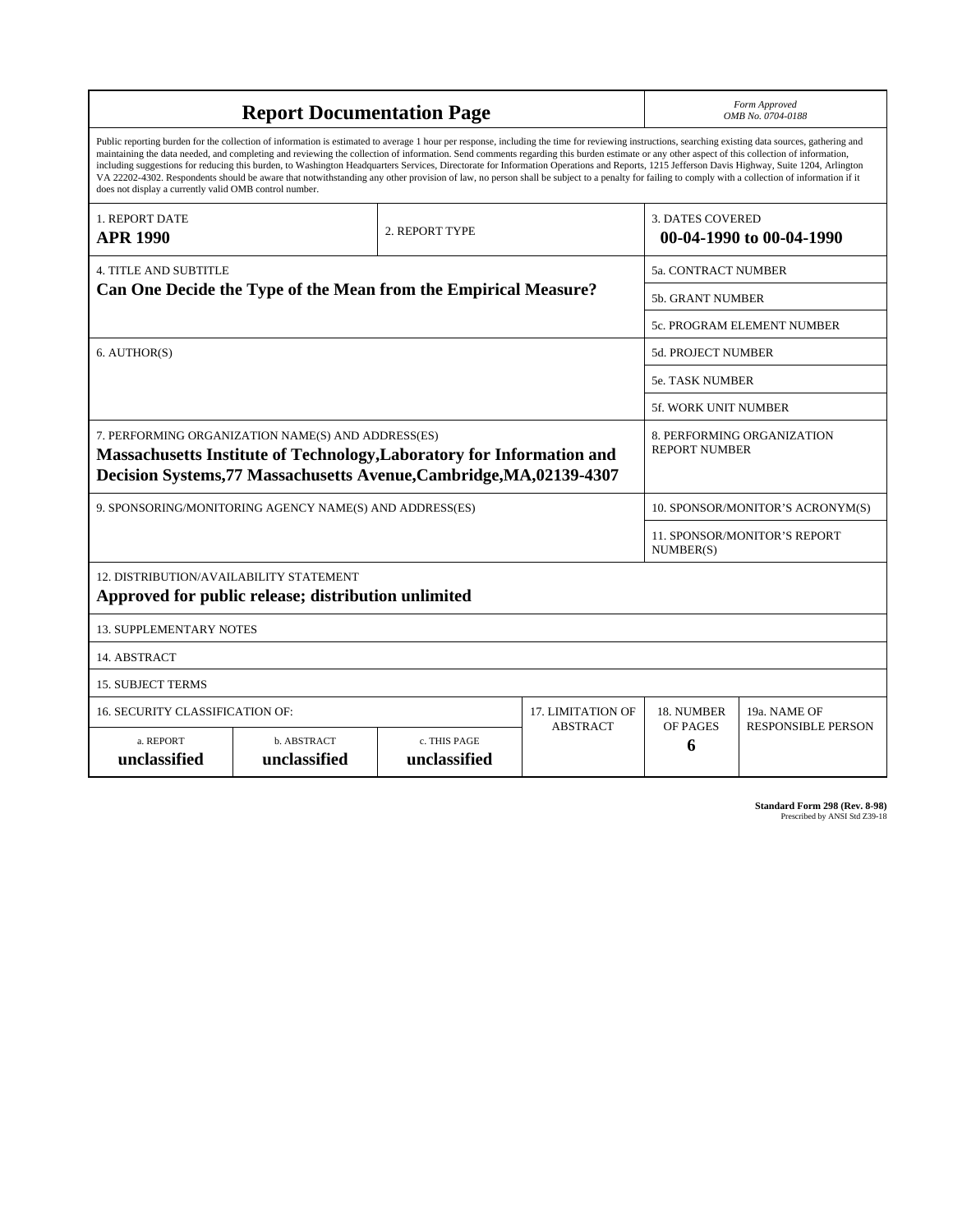# **1 Introduction**

Consider the following hypothesis testing problem: Let  $x_1, x_2, \cdots$  denote a sequence of i.i.d. random variables with marginal law  $P_T$ , with support [0,1]. The mean of  $P_T$ , denoted  $\overline{\mu}_T$ , is known to belong either to a (known) set A which has measure 0 or to its complement  $B = A<sup>c</sup>$ . We want to decide, based on the observation sequence  $x_1, x_2, \dots, x_n$  whether  $\overline{\mu}_T \in A$  or not.

This problem was considered by Cover in [1], where he treated the case of  $A = \mathcal{Q}_{[0,1]}$ , the set of rationals in [0, 1], and more generally the case of countable *A.* He proposed there a test which, for any measure with  $\bar{\mu}_T \in A$ , will make (a.s.) only a finite number of mistakes whereas, for measures with  $\overline{\mu}_T \in B\backslash N$ , the test makes (a.s.) only a finite number of mistakes, where N is a set of Lebesgue measure 0. Various extensions of this result were considered by Koplowitz [3], who showed various properties of sets *A* which allow for such a decision and gave some characterizations of the set *N.*

In this note, we extend the result of [1] by allowing the set *A* to be uncountable, not necessarily of measure 0, such that it satisfies the following structural assumption:

Assumption There exists a monotone sequence of sets *Am* increasing to *A* and an appropriate positive sequence  $\epsilon(m) \to_{m \to \infty} 0$  such that, for each *m*, the open blow up  $B_m = A_m^{(\sqrt{2\epsilon(m)})} = \{x :$  $d(x, A_m) < \sqrt{2\epsilon(m)}$  is such that the Lebesgue measure of  $B_m \backslash A_m$  is smaller than  $1/m^2$ . (We will use the fact that the open blow ups  $B_m$  satisfy  $(d(A_m, B_m^c))^2 \geq 2\epsilon(m) > 0.$ 

We note that this Assumption implies that if *A* has Lebesgue measure zero, it is of the first category (i.e., a countable union of nowhere dense sets). The Assumption is satisfied by a class of interesting uncountable sets *A,* e.g. the Cantor set. Obviously, for countable sets, the Assumption is satisfied. For more along these lines, c.f. Lemma 2 and the remarks which follow Theorem 1.

In Section 2, we describe a decision algorithm which changes its decisions after increasingly longer and longer intervals. Those intervals are chosen using entropy bounds. We prove that this algorithm shares the properties of Cover's decision rule, i.e. it makes a finite number of mistakes a.s. on the set *A* and on  $A^c\backslash N$  for an appropriate set *N* of Lebesgue measure 0. (A characterization of *N* follows from our proof and is related to the one given in [3]). In Section 3, the results are extended to allow a (countable) sub-decision inside the set *A.*

# **2 The decision rule and proof of the main theorem**

We begin by first describing the proposed decision rule. Let  $\beta(m)$  be a given sequence, to be defined below. For any input sequence  $x_1, \dots, x_n$ , form the subsequences

$$
X^m\hat{=}(x_{\beta(m-1)},\cdots,x_{\beta(m)-1}).
$$

Let  $\overline{\mu}_X^m$  denote the empirical mean of the sequence  $X^m$ . At the end of each parsing, make a decision whether  $\overline{\mu}_T \in A$  according to whether  $\overline{\mu}_X^m \in B_m$  or not. Between parsings, don't change the decision. For the sequence  $\beta(m)$  defined below in equation (2.7), we claim:

### **Theorem 1**

a) For any measure  $P_T$  with  $\overline{\mu}_T \in A$ , the decision rule will make (a.s.) only a finite number of mistakes, i.e. for a.e.  $\omega$  there exists an  $n(\omega)$  such that the decision is *A* for all  $n > n(\omega)$ .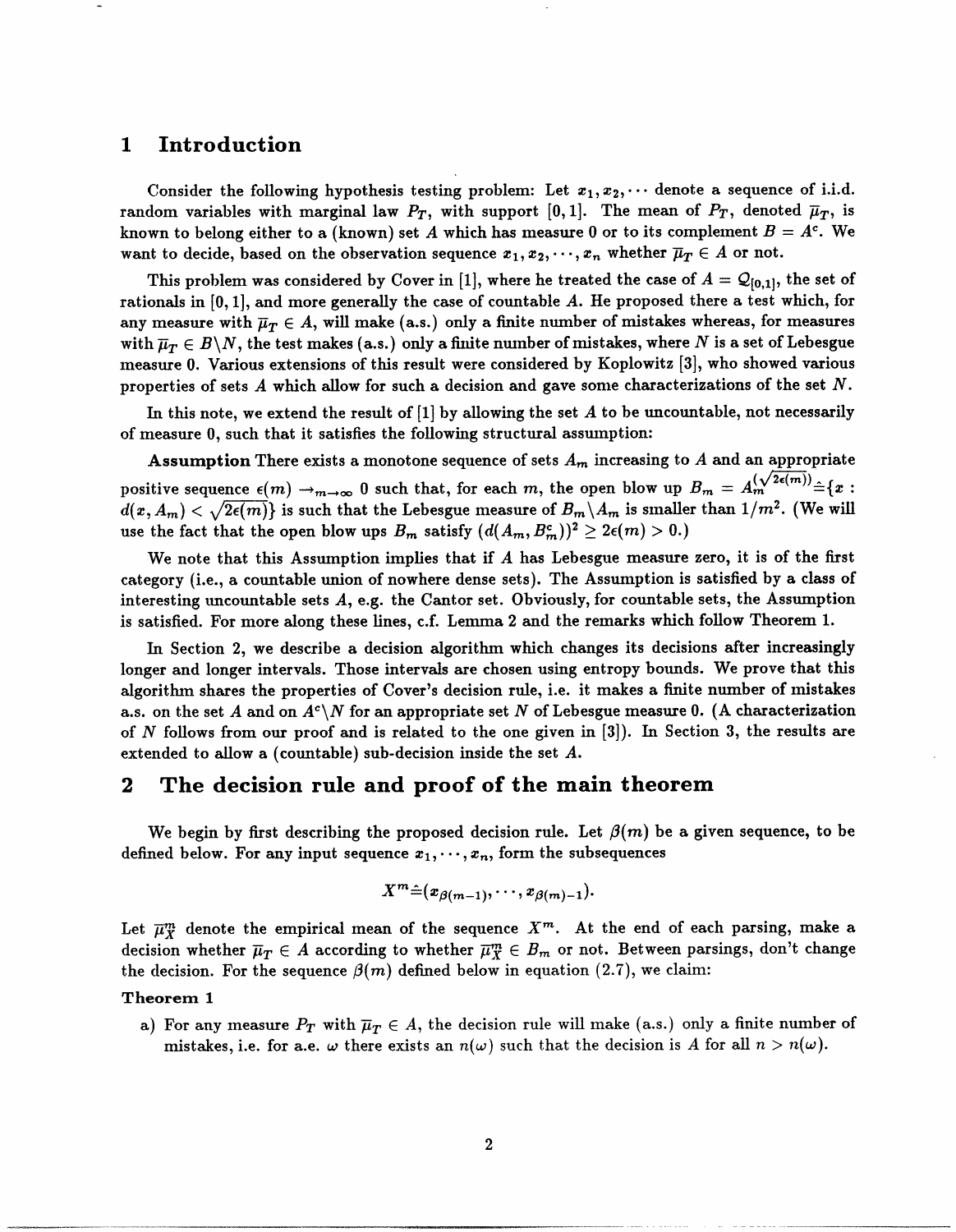b) For any measure  $P_T$  with  $\overline{\mu}_T \in A^c \backslash N$ , where N is a set of Lebesgue measure 0, the decision rule will make (a.s.) only a finite number of mistakes, i.e. for a.e.  $\omega$  there exists an  $n(\omega)$  such that the decision is  $A^c$  for all  $n > n(\omega)$ .

Before proving the theorem, we introduce some notation and define the sequence  $\beta(m)$ . For a set  $E \subset [0,1], E^c$  denotes the complement of *E* and  $\overline{E}$  denotes the closure of *E*, whereas  $E^o$ denotes the interior of *E*. Let  $\mu$  be a probability measure with support in [0,1]. The mean of  $\mu$  is denoted  $\bar{\mu}$ . Let  $M_{\mu}(\lambda) \hat{=} E_{\mu}(\exp(\lambda x))$  denote the moment generating function of  $\mu$  and let  $\Lambda(\lambda) \hat{=} \log(M(\lambda))$ . Let  $I_\mu(x) = \sup_{\lambda}(\lambda x - \Lambda(\lambda))$  be the Legendre transform of  $\Lambda(\lambda)$ , and let  $H(\nu|\mu)$ denote the relative entropy of *v* with respect to  $\mu$ , i.e.  $H(\nu|\mu) = \int_0^1 d\nu(x) \log(\frac{d\nu}{d\mu})$  if  $\frac{d\nu}{d\mu}$  exists and  $\infty$  otherwise. It is known that both  $I(x)$  and  $H(\nu|\mu)$  are convex, lower semicontinuous functions (e.g, see [2]). Further, it is well known that for any open (closed) set *C* in [0, 1],

$$
\inf_{x \in C} I_{\mu}(x) = \inf_{\{\nu : \int_0^1 x d\nu(xn) \in C\}} H(\nu | \mu). \tag{2.1}
$$

Next, let  $\overline{\mu}_n \triangleq \frac{1}{n} \sum_{i=1}^n x_i$  denote the empirical mean of the sequence  $x_1, x_2, \dots, x_n$ , and let  $L_n=\frac{1}{n}\sum_{i=1}^n \delta_{x_i}$  denote the empirical measure of the sequence  $x_1, x_2, \cdots, x_n$ . By the classical Cramer theorem, one has that, for any closed set  $C$ , and any probability measure  $\mu$  with support in [0, 1],  $(c.f. [2, proof of Lemma 1.2.5]),$ 

$$
P_{\mu}(\overline{\mu}_n \in C) \leq 2 \exp(-n \inf_{x \in C} I_{\mu}(x)). \tag{2.2}
$$

We next define the sequence  $\beta(m)$ : for any  $m$ , let  $B_m$  be the open cover of the set  $A_m$  described in the Assumption above. For any *m,* compute

$$
I_m \hat{=} \inf_{\{\mu:\overline{\mu}\in A_m\}} \inf_{x\in B_m^c} I_{\mu}(x). \tag{2.3}
$$

Note that by (2.1), one also has that

$$
I_m = \inf_{\{\mu:\overline{\mu}\in A_m\}} \inf_{\{\nu:m_{\nu}\in B_m^c\}} H(\nu|\mu). \tag{2.4}
$$

Since  $d(A_m, B_m^c)^2 \geq 2\epsilon(m)$ , one has that  $I_m \geq \epsilon(m)$ . Indeed, by [2, Exercise 3.2.24],  $2H(\nu|\mu) \geq$  $||\nu - \mu||_{var}^2 \geq (d(A_m, B_m^c))^2,$  where the last inequality holds for  $\{\nu : m_\nu \in B_m^c\}$  and  $\{\mu : \overline{\mu} \in A_m\}.$ Next, let

$$
\alpha(m) \hat{=} \frac{\log 2 + 2 \log m}{I_m} \tag{2.5}
$$

Note that, by (2.2), for any  $\mu$  such that  $\overline{\mu} \in A_m$ ,

$$
P_{\mu}(\overline{\mu}_{\alpha(m)} \in B_m^c) \le \frac{1}{m^2} \tag{2.6}
$$

Finally, let *<sup>m</sup>*

$$
\beta(m) = \sum_{i=1}^{m} \alpha(i), \qquad \beta(0) = 0. \tag{2.7}
$$

**Proof of Theorem 1**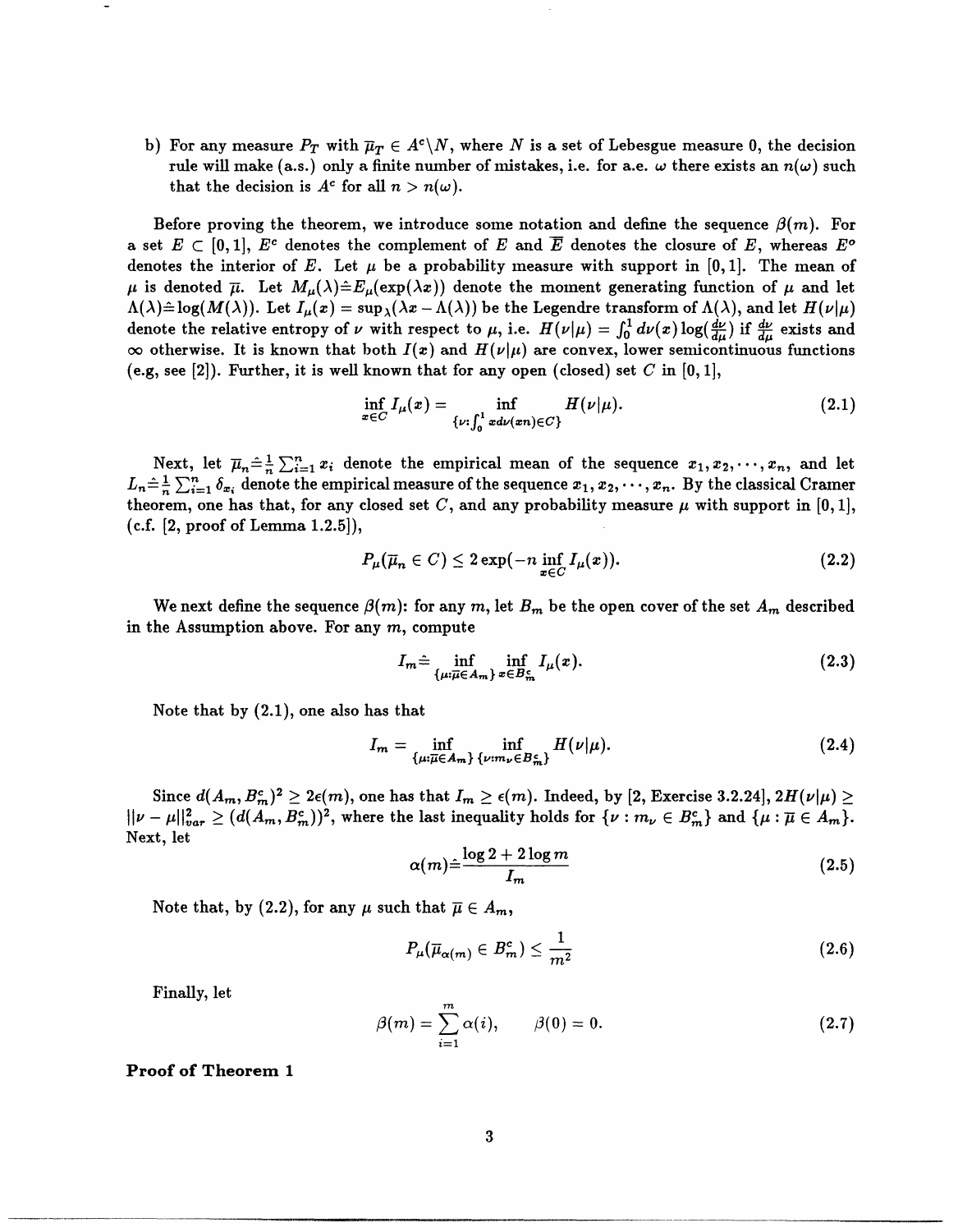a) Assume  $\overline{\mu}_T \in A$ . Then there exists an *m* such that  $\overline{\mu}_T \in A_m$ . Note however that the event of making an error infinitely often is equivalent to the event of making an error **at the parsing intervals** infinitely often. However,

$$
\sum_{m=1}^{\infty} \quad \text{Prob error in m-th parsing} \leq \sum_{m=1}^{\infty} \frac{1}{m^2} < \infty
$$

where we have used (2.6) above. Therefore, part a) of the theorem follows by the Borel-Cantelli lemma.

b) Let  $C_m$  denote the  $2\sqrt{2\epsilon(m)}$  blow up of  $B_m$ . Let

$$
N=\bigcap_{n=1}^{\infty}\bigcup_{m=n}^{\infty}C_m\backslash A
$$

Clearly, the Lebesgue measure of *N* is zero. Now we may repeat the arguments of part a) in the following way: let  $\overline{\mu}_T \in B\backslash N$ . For an  $m_0$  large enough,  $\overline{\mu}_T \in C_m^c$  for all  $m > m_0$ . On the other hand,  $d(\overline{\mu}_T, B_m)^2 \geq 2\epsilon(m)$  by our construction. Noting that the rate function  $\inf_{x \in B_m} I_{P_T}(x) > \epsilon(m)$ , the proof follows identically as in part a).

 $\Box$ 

### **Remarks**

- 1) The theorem could have been proved by obtaining (2.6) using more traditional bounds but with a slower decision procedure (i.e., larger  $\alpha(m)$ ).
- 2) It is interesting to note that the Cantor set satisfies the Assumption. Indeed, the covering sets  $B_m$  are just the intervals associated with the Cantor partition.
- 3) By modifying the structure of the decision rule, one may also make a hypothesis test inside *A.* This is pursued in Section 3.

We conclude this section by a (partial) characterization of the sets *A* of measure 0 which satisfy the Assumption:

#### **Lemma**

A set *A* which is of measure 0 and which satisfies the Assumption is of the first category (i.e., *A* is a countable union of nowhere dense sets). Conversely, a **closed** set *A* of Lebesgue measure zero satisfies the Assumption if *A* is of the first category.

#### **Proof**

 $(\Longrightarrow)$  From the Assumption,  $A = \bigcup_m A_m$ . We need only show that each  $A_m$  is nowhere dense. But this follows immediately from the existence of a sequence of open blow ups of *Am* with arbitrarily small Lebesgue measure (namely,  $B_k$  for  $k > m$ ).

 $(\Leftarrow)$  If *A* is of the first category then  $A = \bigcup_i S_i$  where each  $S_i$  is nowhere dense. Let  $A_m =$  $\bigcup_{i=1}^{m} S_i$ . Clearly, the  $A_m$  monotonically increase to *A*. Also, since  $A_m$  is nowhere dense, and *A* is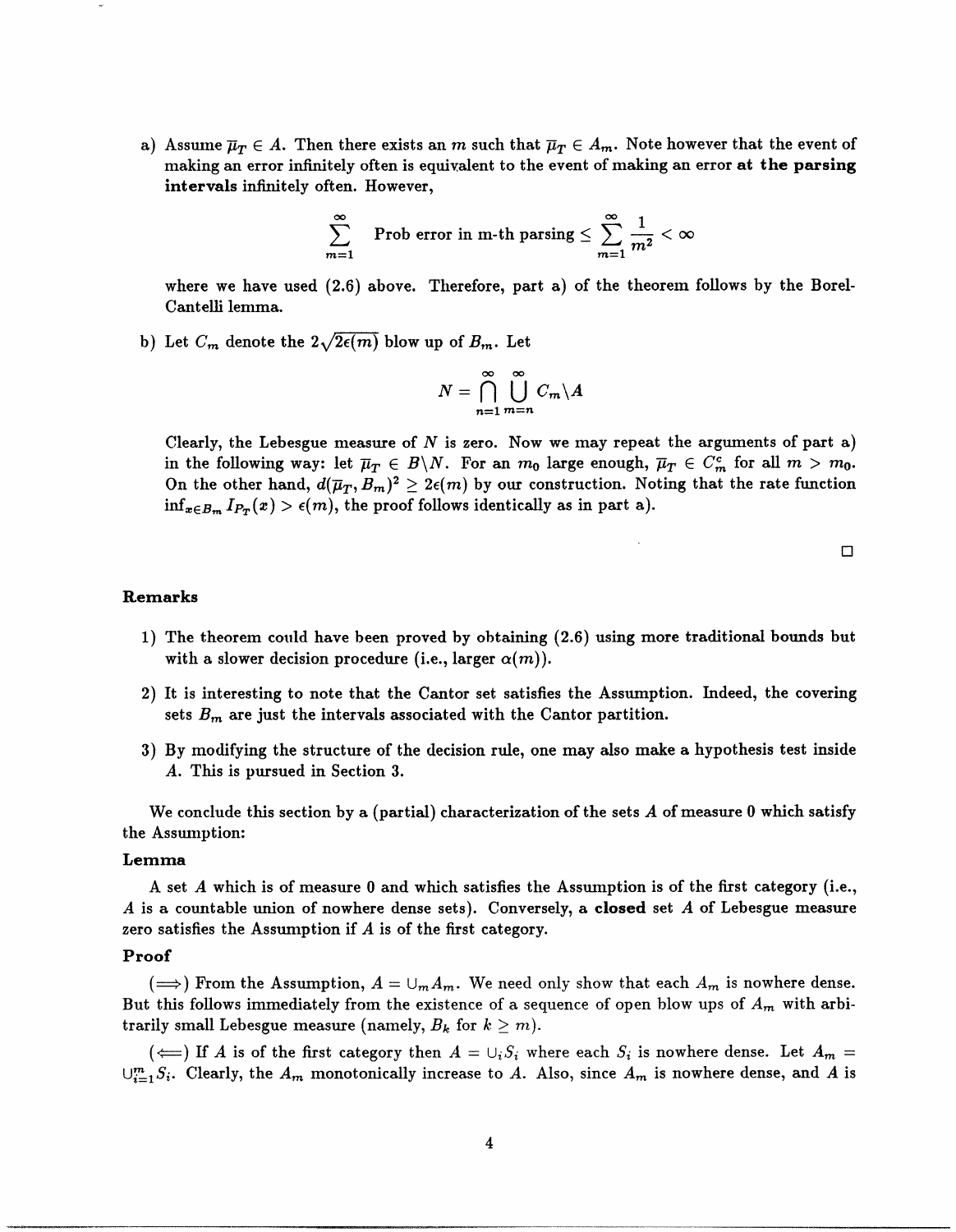closed,  $|A_m^{(\delta)}| \to 0$  as  $\delta \to 0$  where  $|\cdot|$  denotes Lebesgue measure and  $A_m^{(\delta)} = \{x: d(x, A_m) < \delta\}$  is the (open)  $\delta$ -neighborhood of  $A_m$ . For each m, choose any  $\delta_m > 0$  such that  $|A_m^{(\delta_m)}| < 1/m^2$ . Then the Assumption is satisfied with  $B_m = A_m^{(\delta_m)}$  and  $\epsilon(m) = \delta_m^2/2$ .

We note that, by a counter example based on [4, Exercise 4, pg. 66], one cannot in general dispense of the requirement that *A* be closed in the converse direction of Lemma 2. Indeed, in [4] a set *F* of nonzero Lebesgue measure is constructed which is nowhere dense. To get a contradiction, it now suffices to take a countable dense subset of this set  $F$  to be any of the sets  $A_m$ .

 $\Box$ 

# **3 Countable hypothesis testing**

In this section, we refine the decision rule to allow for deciding among a countable set of hypotheses. In addition to deciding whether or not  $\overline{\mu}_T \in A$ , we also make a hypothesis test inside *A.* Suppose that *A* is written as  $A = \bigcup_{i=1}^{\infty} S_i$  where the  $S_i$  are disjoint. We are interested not only in whether  $\bar{\mu}_T \in A$ , but if so to which of the  $S_i$  does  $\bar{\mu}_T$  belong. Specifically, we wish to decide among the following countable set of hypotheses:

$$
H_i: \overline{\mu}_T \in S_i, \quad i = 1, 2, \dots
$$

$$
H_0: \overline{\mu}_T \notin A
$$

For the theorem below, restrictions must be placed on the decomposition of *A.* Namely, we assume that the  $S_i$  are pairwise positively separated meaning that  $d(S_i, S_j) > 0$  for every  $i \neq j$ . (Note that, as before, *A* is required to satisfy the structural Assumption of the introduction.)

We modify our previous decision rule as follows. At the end of each parsing (defined by the sequence  $\beta(m)$ ), find the least index *k* (if one exists) such that  $\overline{\mu}_{\alpha(m)}$  is contained in the  $\sqrt{2\epsilon(m)}$ open blow up of  $S_k \cap A_m$ . If such a *k* exists, then decide that  $\overline{\mu}_T \in S_k$ . Otherwise (if  $m_{\alpha(m)} \notin$  $(S_i \cap A_m)^{(\sqrt{2\epsilon(m)})}$  for all *i*) decide that  $\overline{\mu}_T \notin A$ . Alternatively, we can think of this decision procedure as first deciding whether or not  $\overline{\mu}_T \in A$  as before. Then, if the decision is that  $\overline{\mu}_T \in A$ , make a refinement by deciding that  $\overline{\mu}_T \in S_k$  where *k* is the least index such that  $m_{\alpha(m)} \in (S_i \cap A_m)^{(\sqrt{2\epsilon(m)})}$ . **Theorem 2** If  $A = \bigcup_{i=1}^{\infty} S_i$  satisfies the Assumption and the  $S_i$  are pairwise positively separated then

- a) For any measure  $P_T$  with  $\overline{\mu}_T\in S_i$  for some  $i,$  the decision rule will make (a.s.) only a finite number of mistakes, i.e. for a.e.  $\omega$  there exists an  $n(\omega)$  such that the decision is  $S_i$  for all  $n > n(\omega)$ .
- b) For any measure  $P_T$  with  $\overline{\mu}_T \in A^c \backslash N$ , where N is a set of Lebesgue measure 0, the decision rule will make (a.s.) only a finite number of mistakes, i.e. for a.e.  $\omega$  there exists an  $n(\omega)$  such that the decision is  $A^c$  for all  $n > n(\omega)$ .

**Proof**